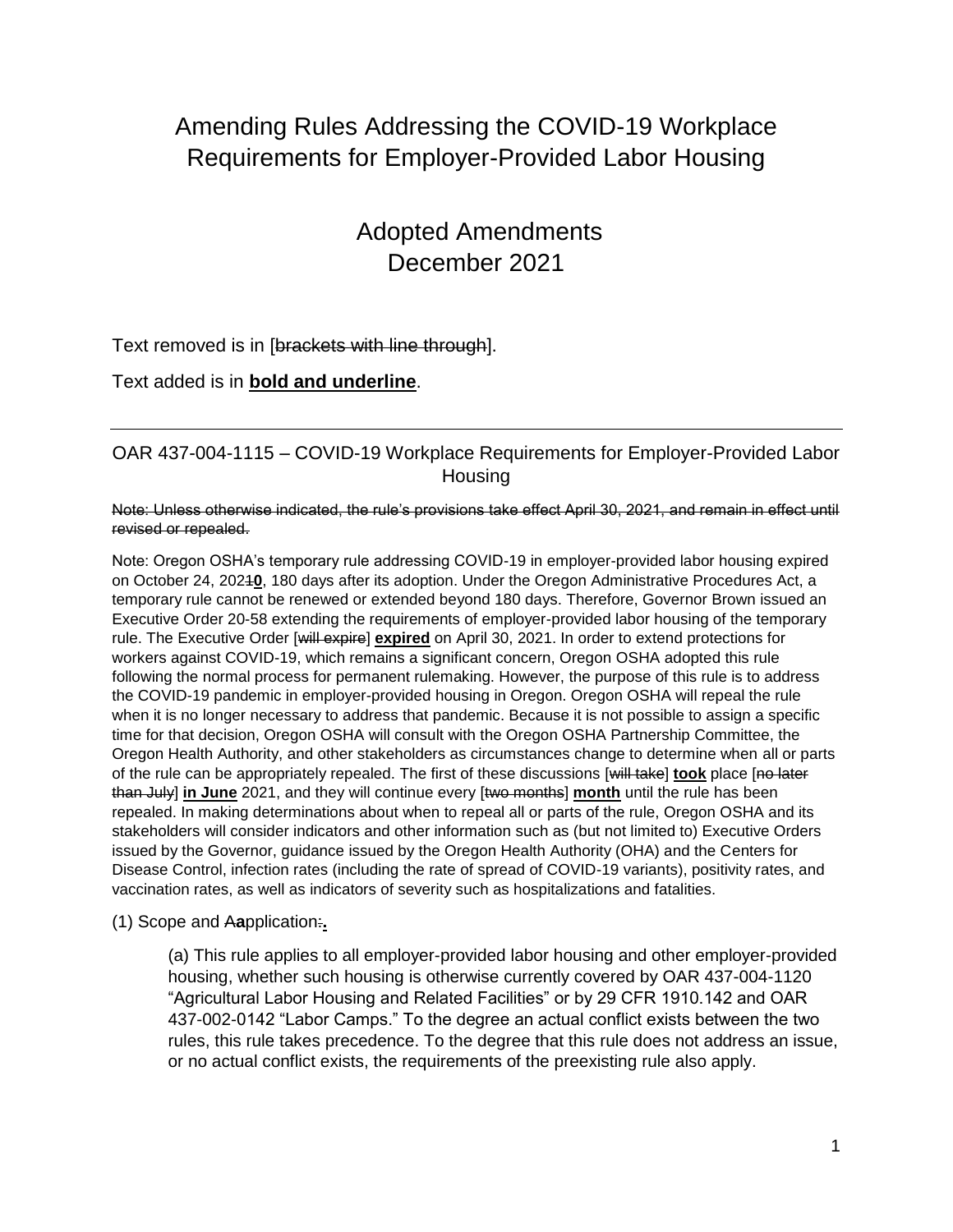The requirements of this rule apply to all labor housing sites owned, operated, or allowed to operate on property under the jurisdiction of any state or municipal authority unless such housing is provided by someone other than the employer specifically to respond to a public health emergency.

The requirements of this rule supersede those [of Subsections] **contained in section 3**[(3)(b), (3)(c) and (3)(f)] of OAR 437-001-0744 (COVID-19 Requirements for All Workplaces), [unless otherwise referenced.] **specifically as they relate to ventilation, facial coverings, physical distancing measures, and sanitation.** All other [provisions]**applicable requirements** of OAR 437-001-0744 [apply] **remain in effect**.

(b) These rules apply to any place, or area of land, where there are living areas, manufactured or prefabricated homes or dwellings, or other housing provided by a farmer, farm labor contractor, agricultural employer, or other person in connection with the recruitment of workers of an agricultural employer as defined in OAR 437-004-0001. These rules also apply to any such housing provided by an employer or other person in connection with the employment of workers in any non-agricultural business activity.

(c) These rules apply to any type of labor housing and related facilities together with the tract of land established or to be established, operated or maintained for housing workers with or without families, whether or not rent is paid or collected.

(d) Manufactured dwellings and homes must comply with specifications for construction of sleeping places, unless they comply with ORS 446.155 to 446.185 and OAR 918-500- 0020(2), which have the requirements and specifications for sanitation and safety design for manufactured dwellings.

(e) These rules apply to housing given to, rented, leased to, or otherwise provided to employees for use while employed and provided or allowed either by the employer, a representative of the employer, or a housing operator.

(f) These rules, unless otherwise stated, apply to all occupants of the labor housing and facilities.

(g) These rules apply to all labor housing sites owned, operated, or allowed to operate on property under the jurisdiction of any state or municipal authority unless such housing is provided by someone other than the employer specifically to respond to a public health emergency.

(h) Violations relating to the occupants' personal housekeeping practices in facilities that are not common use will not result in citations to the employer.

(i) For the purposes of OAR 437-004-1120, labor contractors as defined in ORS 658.405 are employers.

(j) Charging occupants for required services. Operators must not charge for services required by these rules: OAR 437-004-1120, OAR 437-001-0744, and OAR 437-004- 1115. This prohibits pay-per-use toilets, pay-per-use bathing facilities, payment for use of air purifiers, or any other method of paying for individual service requirements.

(k) This rule does not apply to: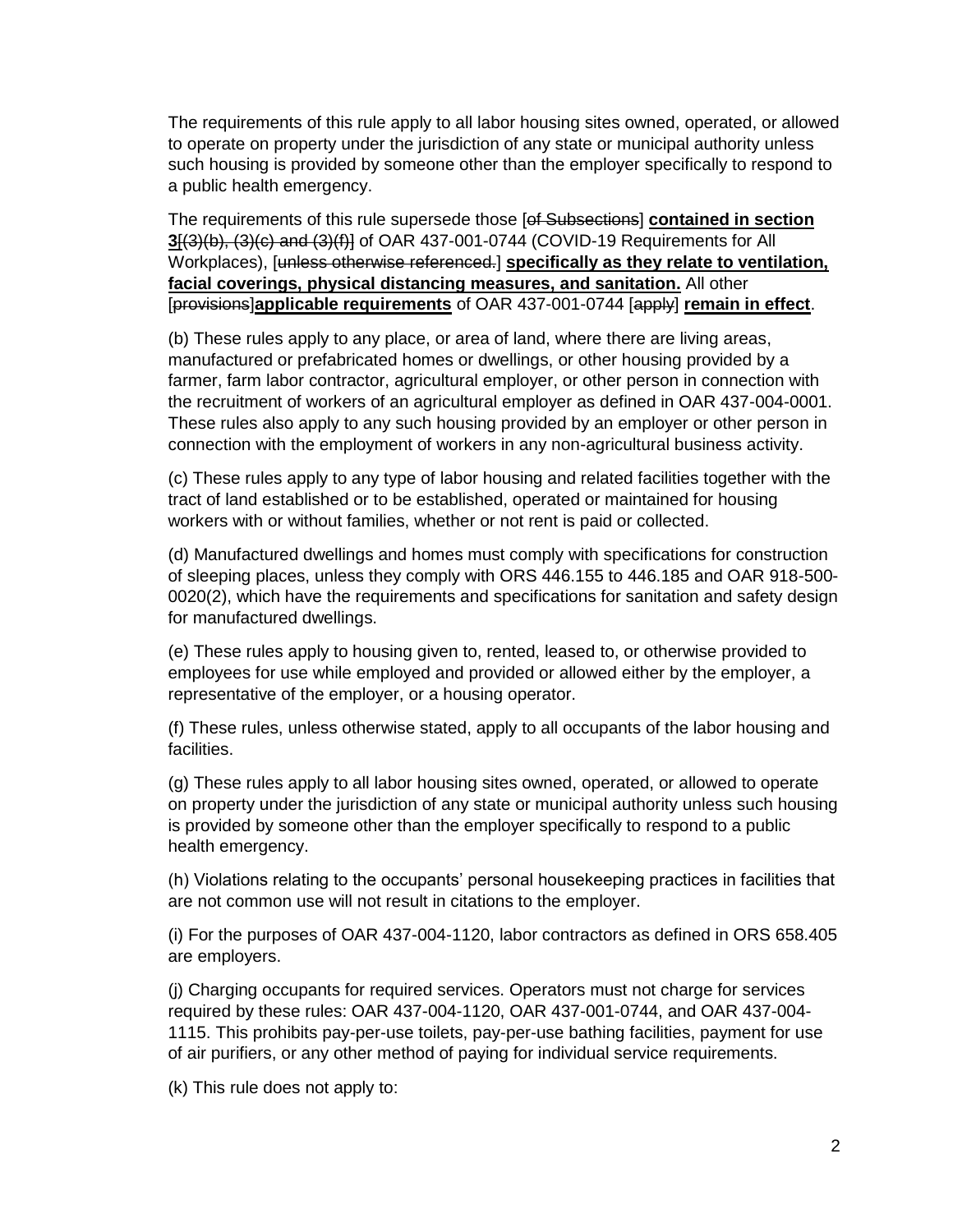(A) Hotels or motels that provide similar housing commercially to the public on the same terms as they do to workers. This includes hotels or motels that have been temporarily closed due to the current COVID-19 public health emergency, but that restore their operations on a limited basis to allow employers to house workers in the facility, provided that the following conditions are met.

(i) The hotel or motel facility must be licensed and meet the other requirements in OAR 333, Division 29, Travelers' Accommodation.

(ii) The rooms provided must maintain the configuration typically offered to travelers (while this does not preclude changing the arrangement of beds, it does preclude the addition of bunk beds or other measures to increase the occupancy of the room).

(iii) Room assignment must ensure privacy and separation for families and to unrelated occupants of different genders.

(iv) The occupied rooms must continue to receive regular services for cleaning and for the laundry of linens used by guests.

(v) The rooms must not be modified to include kitchen facilities not already part of the room as previously available to guests.

Note: Because such facilities are exempt from this rule, the presence of a preexisting kitchenette or other food preparation facility does not trigger the square footage requirements of the rule.

(B) Accommodations subject to licensing such as manufactured dwelling parks, organizational camps, travelers' accommodations or recreation vehicle parks and open to the general public on the same terms.

(C) Manufactured homes or dwellings being moved regularly from place to place, because of the work, when at parks or camps meant for parking mobile vehicles and open to the general public on the same terms.

#### (2) Definitions.

(a) Air purifier – means a HEPA-filter equipped device that is designed for and capable of removing aerosols (including airborne droplets and solid particles) from the air through physical or chemical means and that is capable of improving the indoor air quality in areas where such purifiers are properly operated.

(b) High-efficiency particulate air (HEPA) filter – means a filter that is at least 99.97 percent efficient in removing monodisperse particles of 0.3 micrometers (µm) in diameter.

(c) Common area – means building lobbies, reception areas, waiting rooms, restrooms, break rooms, eating areas, smoking areas, locker rooms, bathing areas, transit lounges, conference rooms, or other locations indoors or outdoors that multiple individuals may use or congregate that employers operate or control.

(d) High-touch surface – means equipment or surfaces that are handled frequently throughout the day by multiple individuals. High-touch surfaces can include, but are not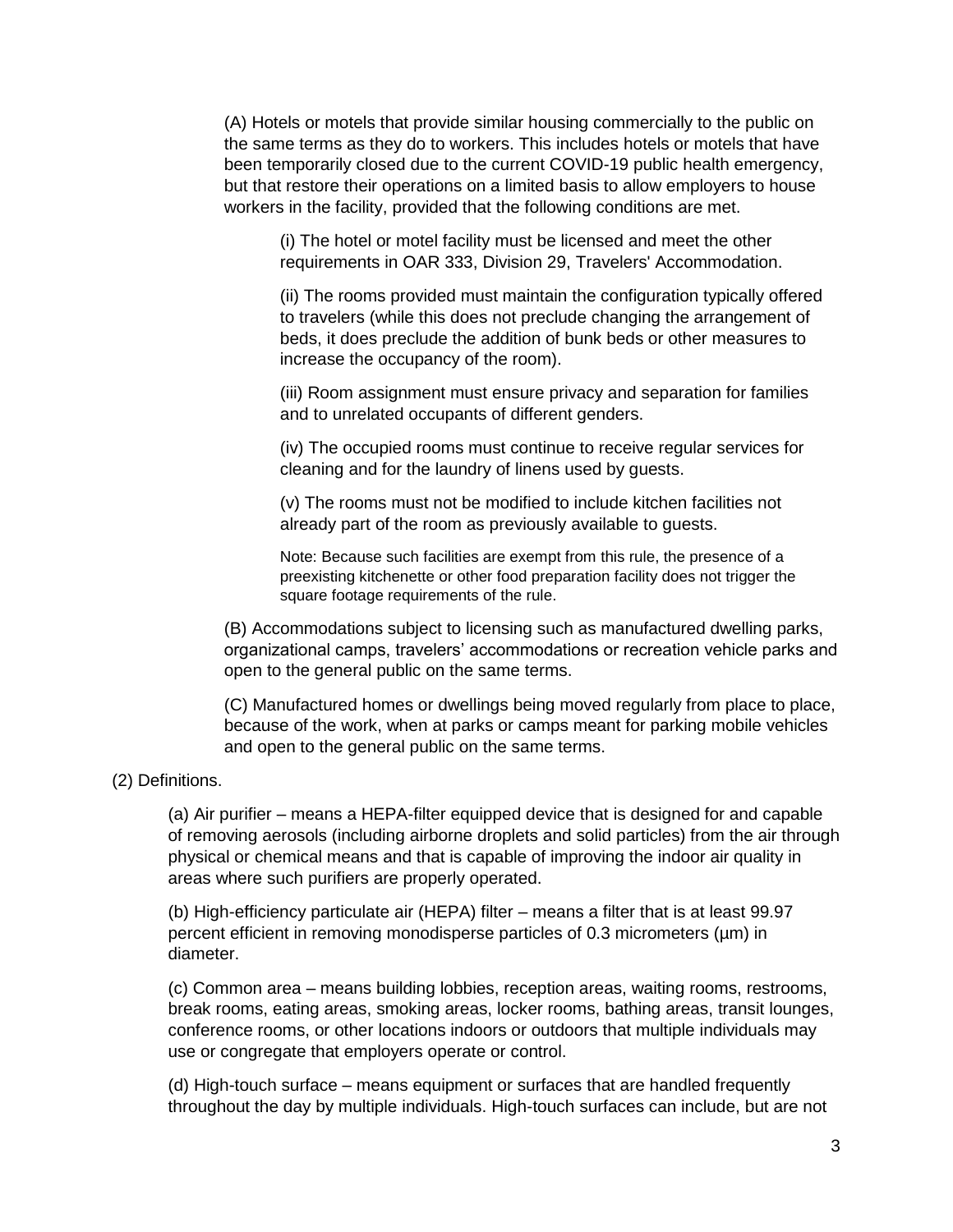limited to, countertops, tabletops, credit card terminals, doorknobs, door handles, digital kiosks, touch-screen enabled devices, light switches, handrails, elevator control panels, and steering wheels in work vehicles.

(e) Household – means a group of persons who lived in the same residence prior to arriving at the employer-provided housing. Households may have unrelated individuals or families living together or may be a family unit.

(f) Shared equipment – means devices or tools that are used by multiple employees or other individuals including, but not limited to, computers, phones, and work vehicles.

(3) Ventilation.

Ensure that existing ventilation systems are optimized in accordance with subsection OAR 437- 001-0744(3)(f). Additionally, employers must increase air circulation and ventilation by opening windows and doors in labor housing when doing so is safe for the occupants in regards to weather conditions (hot or cold), pesticide application, and other potential hazards. Fans should be used indoors only when windows or doors are open to the outdoors in order to circulate indoor and outdoor air. Do not open windows and doors if doing so poses a safety risk to employees.

Note: The use of portable ventilation units or air purifying devices equipped with HEPA filters is required when used in conjunction with "Air Purification Method" of Table 1, to provide additional air flow in housing.

(4) Masks, F**f**ace C**c**overings, and F**f**ace S**s**hields.

[To reduce the risk of COVID-19 transmission, all persons at the labor housing must use a mask, face covering, or face shield in accordance with the Oregon Health Authority's Statewide Mask, Face Covering, Face Shield Guidance. Facial coverings must be used in accordance with the provisions of this rule below. The following specific modifications apply within housing facilities regarding the use of facial coverings:]

[(a) All persons entering the housing facility, including all common areas, must] **Oregon OSHA no longer requires employers to ensure that individuals in the labor housing wear a mask, face covering, or face shield as source control.**

**(a) If an employee chooses to** wear a mask, face shield, or face covering [In accordance with Oregon Health Authority Statewide Mask, Face Covering, Face Shield Guidance, except:

(A) During mealtimes] **even** when [when eating or drinking;

(B) When sleeping in their bed or cot;

(C) When engaged in an activity that makes the wearing of a mask, face covering, or face shield not feasible, such as during teeth brushing or bathing;

(D) In a housing unit or area occupied solely by members of the same family or household; or

(E) When the person is less than five years of age.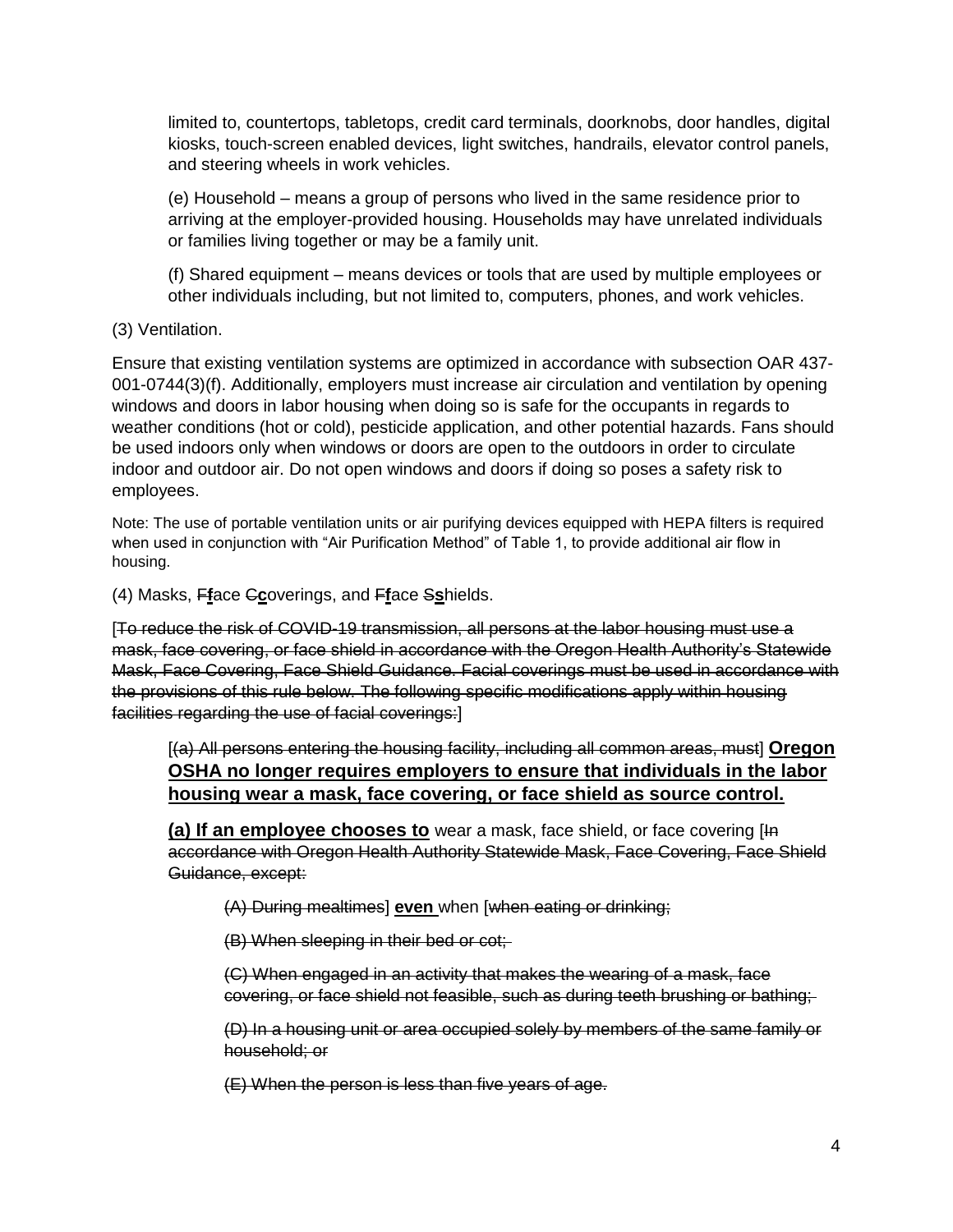(b) Operators must ensure that all occupants of employer-provided labor housing have access to or are in possession of adequate masks, face shields, or face coverings – including enough masks, face shields, or face coverings to allow employees to "double mask" -- without cost to the occupants.

Note: In accordance with Oregon Health Authority Statewide Mask, Face Covering, Face Shield Guidance and subsection (3)(b) of OAR 437-001-0744-] it is [strongly recommended, but] not required, [that individuals wear a mask or face covering as source control instead of a face shield alone.] **the employer must allow them to do so.**

[Note: Although current OHA mask guidance currently exempts the wearing of facial coverings for occupants while in their own private home, such an exemption does not apply in labor housing unless the housing unit or area is occupied solely by members of the same family or household.]

## **(b) When an employee chooses to wear a filtering facepiece respirator to protect against COVID-19, the employer must allow that use and follow the "voluntary use" provisions of the [Respiratory Protection Standard](https://osha.oregon.gov/OSHARules/div2/div2I.pdf#1910-134) (OAR 437-004-1041 or 29 CFR 1910.134).**

(5) Physical distancing monitor.

[Operators must] **Oregon OSHA no longer requires operators to** identify [one or more] individuals [who will]**to** be responsible [for identifying appropriate] **as a** physical distancing [and sanitation]**monitor.**

**(6) Special housing capacity** measures. [and ensuring that such measures are implemented. Affected employers must abide by the physical distancing rule in OAR 437-001-  $0744(3)(a)$ .

(6) Physical distancing measures.

To ensure appropriate physical distancing, labor]**Labor** housing facilities must implement [appropriate physical distancing] measures as required by this rule for property under their control. [Operators must ensure:]

[(a)] Operators of employer-provided labor housing must select either the "Air Purification Method", or the "Additional Capacity Reduction Method" described below.

([A]**a)** Air Purification Method:

([i]**A)** Operators must ensure at least six-foot distancing from center point of a single-occupant bed.

([ii]**B)** Sleeping R**r**ooms:

([I]**i)** Individuals in each sleeping room using double bunk beds where all occupants in the room are part of the same household or are related must have at least 40 square feet of floor space per occupant; or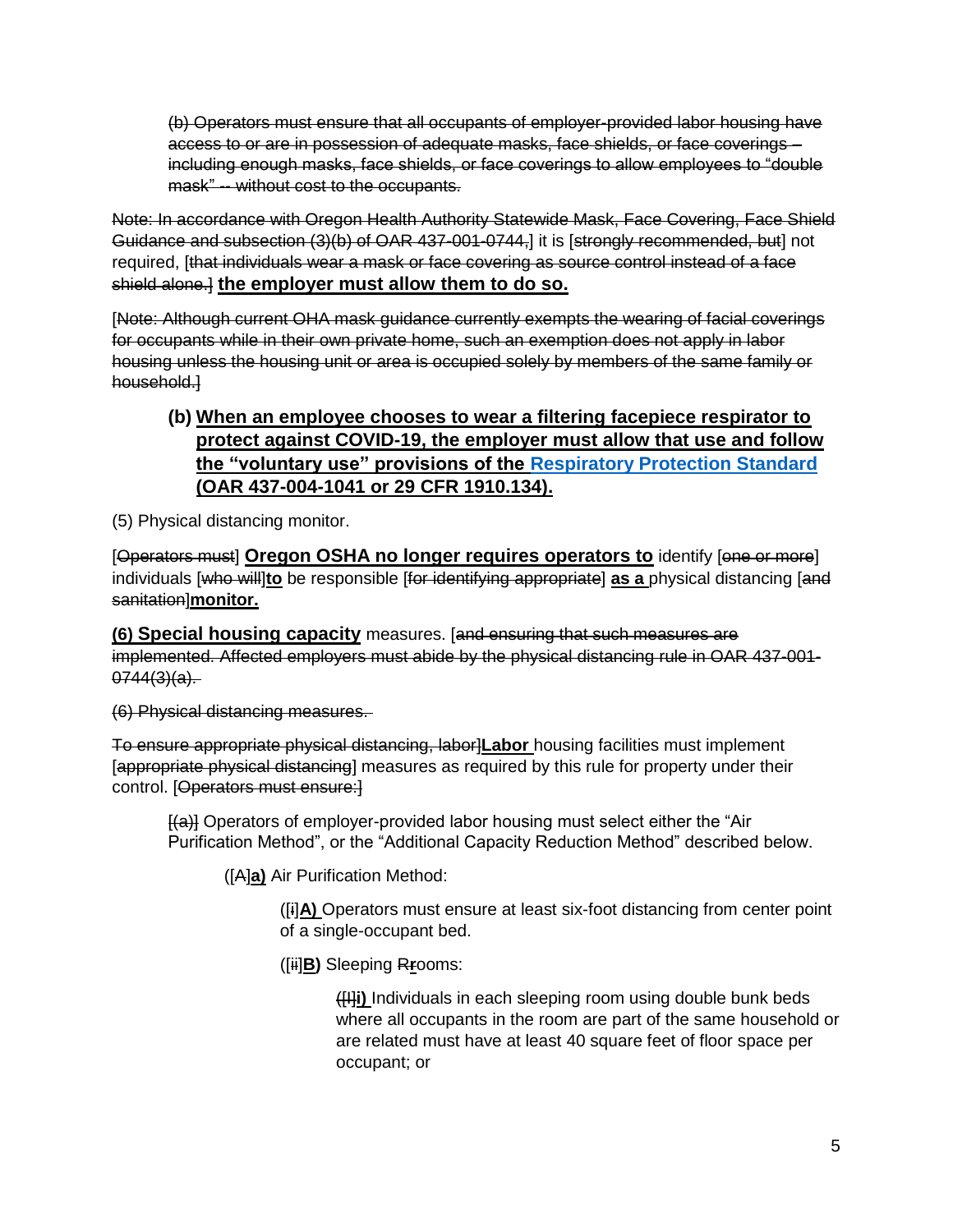([II]**ii)** Use of both beds in a double bunk bed must not be allowed for individuals who are neither related nor part of the same household. In each sleeping room where one or more persons are neither related to nor part of the same household as one or more other occupants, all occupants must be provided at least 50 square feet of floor space per occupant.

(iii) Operators must provide air purifiers for each room where people sleep, whether in dedicated sleeping rooms or in rooms where occupants cook, sleep, and live. Air **p**[P]urifiers must meet the following requirements:

(I) Must have a [Change] **CADR (c[C]lean** [A]**a**ir [D]**d**elivery [R] **r**ate [(CADR]) sufficient enough to provide four air changes per hour (ACH)**, and**

(II) Must not produce ozone either as a byproduct or as the primary method of cleaning the air.

([B]**b)** Additional Capacity Reduction Method:

[(i]**A)** Beds and cots must be spaced at least six feet apart between frames in all directions, and arranged so that occupants in the beds alternate from head to toe.

([ii]**B)** Sleeping R**r**ooms:

([I]**i**) Individuals in each sleeping room not using double bunk beds where all occupants in the room are members of the same household or are related must be provided at least 50 square feet of floor space per occupant; or

([II]**ii**) Individuals in each sleeping room using double bunk beds where all occupants in the room are members of the same household or are related must be provided at least 40 square feet of floor space per occupant; or

([III]**iii**) Use of both beds in a double bunk bed must not be allowed for individuals who are neither related nor part of the same household. In each sleeping room where one or more persons are neither related to nor part of the same household as one or more other occupants, all occupants must be provided at least 100 square feet of floor space per occupant.

[(b) Arrange tables and chairs in dining areas, so at least six feet of physical distance is maintained between persons. Restrict tables and chairs, or equivalent seating, to accommodate six feet of physical distancing.

(c) Use appropriate physical distancing during mealtimes and encourage occupants to eat meals outside if it is safe to do so.

(d) Limit non-essential visitors in common use areas, except for authorized persons.]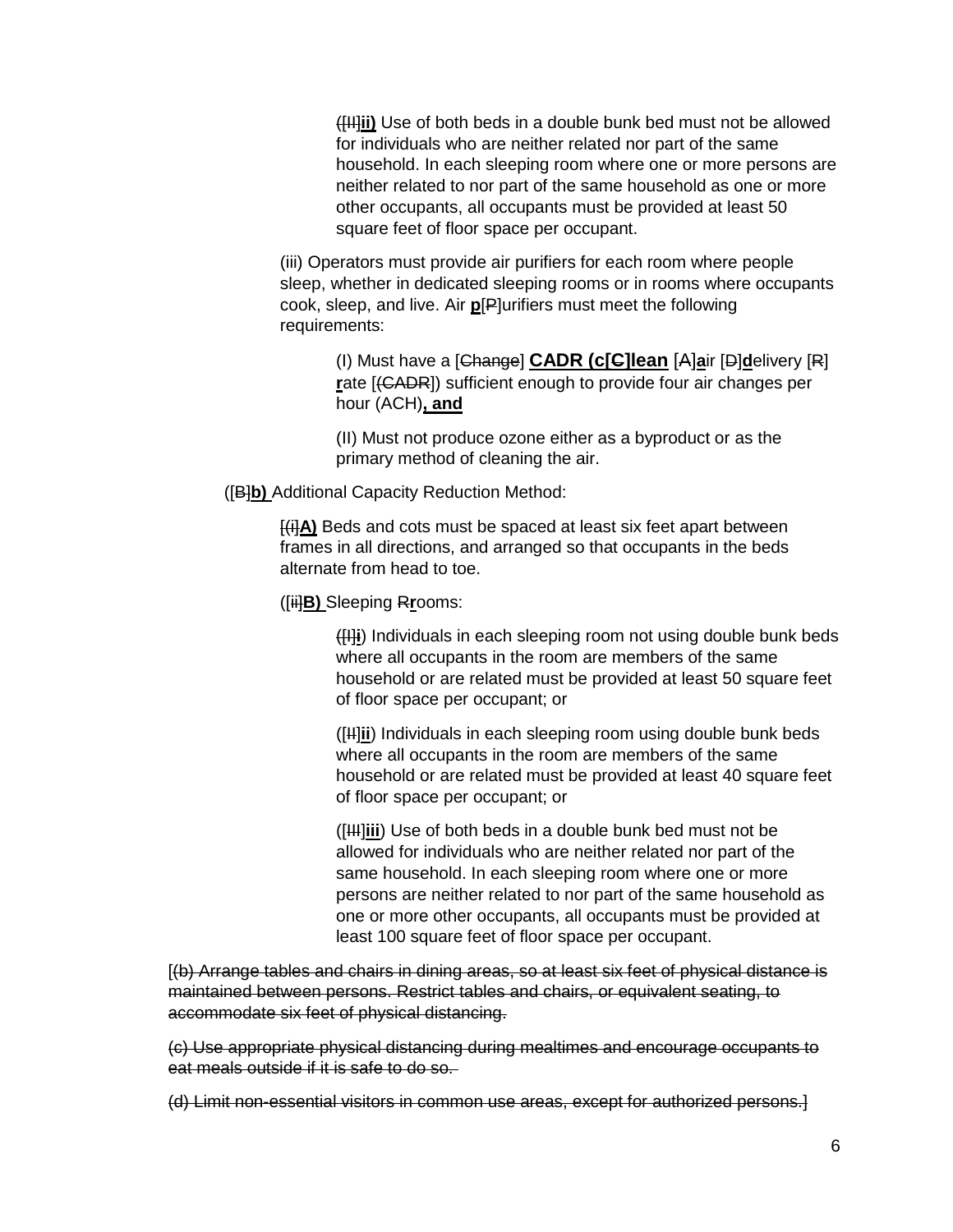Table 1 – Summary of [Distancing]**Housing** Requirements

| <b>Air Purification Method</b>                                                                                                                                                                                                                                                                                                                           | <b>Additional Capacity Reduction Method</b>                                                                                                                                                                                                                                                                                                                                 |
|----------------------------------------------------------------------------------------------------------------------------------------------------------------------------------------------------------------------------------------------------------------------------------------------------------------------------------------------------------|-----------------------------------------------------------------------------------------------------------------------------------------------------------------------------------------------------------------------------------------------------------------------------------------------------------------------------------------------------------------------------|
| 1. Operators must ensure at least six-foot                                                                                                                                                                                                                                                                                                               | 1. Operators must ensure at least six-foot                                                                                                                                                                                                                                                                                                                                  |
| distancing from center point of single-occupant                                                                                                                                                                                                                                                                                                          | distancing between bed frames and alternate                                                                                                                                                                                                                                                                                                                                 |
| beds.                                                                                                                                                                                                                                                                                                                                                    | occupants from head to toe.                                                                                                                                                                                                                                                                                                                                                 |
| 2. Double bunks for individuals who are neither                                                                                                                                                                                                                                                                                                          | 2. Double bunks for individuals who are neither                                                                                                                                                                                                                                                                                                                             |
| related nor part of the same household are not                                                                                                                                                                                                                                                                                                           | related nor part of the same household are not                                                                                                                                                                                                                                                                                                                              |
| allowed.                                                                                                                                                                                                                                                                                                                                                 | allowed.                                                                                                                                                                                                                                                                                                                                                                    |
| 3. Operators must provide air purifiers for each<br>room where people sleep. Air <b>p[P</b> ]urifiers must<br>have a [Change]c[C]lean a[A]ir d[D]elivery<br>r[R]ate (CADR) sufficient enough to provide<br>four a[A]ir c[G]hanges per h[H]our (ACH) and<br>must not produce ozone either as a byproduct<br>or as the primary method of cleaning the air. | 3. Operators must provide at least 100 square feet<br>of floor space per person in rooms where<br>individuals who are neither related nor part of<br>the same household are sleeping. Operators<br>must provide at least 100 square feet of floor<br>space per occupant in rooms where workers<br>cook, sleep, and live, even if they are members<br>of the same household. |
| [4. Use appropriate physical distancing during                                                                                                                                                                                                                                                                                                           | 4. Use appropriate physical distancing during                                                                                                                                                                                                                                                                                                                               |
| mealtimes and encourage occupants to eat                                                                                                                                                                                                                                                                                                                 | mealtimes and encourage occupants to eat                                                                                                                                                                                                                                                                                                                                    |
| meals outside if it is safe to do so.                                                                                                                                                                                                                                                                                                                    | meals outside if it is safe to do so.                                                                                                                                                                                                                                                                                                                                       |
| 5. Limit non-essential visitors in common use                                                                                                                                                                                                                                                                                                            | 5. Limit non-essential visitors in common use                                                                                                                                                                                                                                                                                                                               |
| areas, except for authorized persons.                                                                                                                                                                                                                                                                                                                    | areas, except for authorized persons.                                                                                                                                                                                                                                                                                                                                       |
| 6. Arrange tables and chairs in dining areas, so at                                                                                                                                                                                                                                                                                                      | 6. Arrange tables and chairs in dining areas, so at                                                                                                                                                                                                                                                                                                                         |
| least six feet of physical distance is maintained                                                                                                                                                                                                                                                                                                        | least six feet of physical distance is maintained                                                                                                                                                                                                                                                                                                                           |
| between persons. Restrict tables and chairs or                                                                                                                                                                                                                                                                                                           | between persons. Restrict tables and chairs or                                                                                                                                                                                                                                                                                                                              |
| equivalent seating to accommodate the six feet                                                                                                                                                                                                                                                                                                           | equivalent seating to accommodate the six feet                                                                                                                                                                                                                                                                                                                              |
| of physical distancing per table.                                                                                                                                                                                                                                                                                                                        | of physical distancing per table.]                                                                                                                                                                                                                                                                                                                                          |

(7) Cleaning and S**s**anitation.

Labor housing facilities must regularly clean or sanitize all common areas, shared equipment, and high-touch surfaces as defined by this rule that are under its the operator's control and that are used by employees or the public. At least daily, the following facilities must be sanitized in the described manner when used or other otherwise occupied.

(a) Bathing facilities. All common use bathing, hand washing, and laundry facilities must be clean, sanitary and operating properly. Sanitize all high-contact surfaces in commonuse facilities, including (but not limited to) door handles, controls, and adjustable shower heads daily (if housing occupants are assigned this task, it must be treated as a work assignment rather than a voluntary action).

(b) Hand washing facilities. In common use facilities, do not use a single common towel. If you provide paper towels, there must be a container for their disposal. Sanitize all high-contact surfaces in common-use facilities, including (but not limited to) door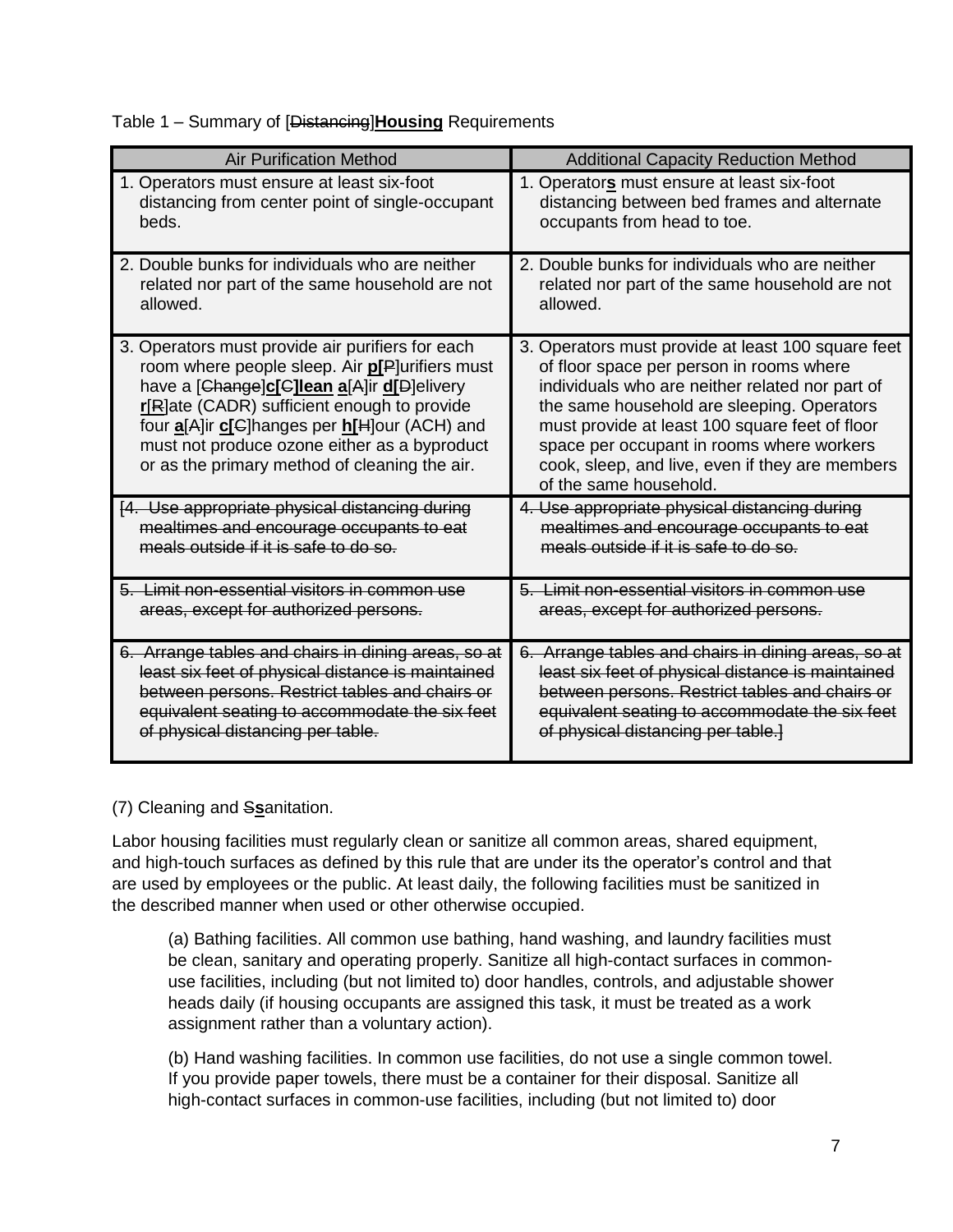handles, controls and paper towel dispensers daily (if housing occupants are assigned this task, it must be treated as a work assignment rather than a voluntary action).

(c) Toilet facilities.

(A) Provide at least one toilet for every 15 occupants or fraction thereof for each gender in the labor housing. Toilets must assure privacy. When equipped, exhaust fans are to be left on continuously.

(B) Clean and sanitize common use toilet facilities at least daily or more often when needed to maintain sanitation (if housing occupants are assigned this task, it must be treated as a work assignment rather than a voluntary action).

(C) When in use, service portable and chemical toilets at least weekly or often enough to keep them from becoming a health hazard. Clean portable toilets, chemical toilets and privies at least daily. Sanitize such common use facilities daily (if housing occupants are assigned this task, it must be treated as a work assignment rather than a voluntary action).

(d) Mattresses or pads. Fumigate mattresses or pads[,] **that are** used uncovered, or treat with an effective insecticide before each season's occupancy and whenever the pad is assigned to a new user. [If you provide covers,] **When** covers **are provided,** clean them before each season's occupancy and whenever the cover is assigned to a new user.

(e) Clean the facilities and equipment before each occupancy. Ensure that high-touch areas in common use facilities are sanitized at least daily (if housing occupants are assigned this task, it must be treated as a work assignment rather than a voluntary action).

(f) Nothing would prohibit workers from sanitizing these areas more frequently than would otherwise be required if the worker chooses to do so.

(g) Cleaning supplies.

(A) Housing operators must provide adequate cleaning materials at no cost, allowing occupants to clean and sanitize their living areas regularly. Occupants should be encouraged to clean their personal living areas as much as possible, including bed or bunk frames, and storage facilities, such as wall cabinets or shelves.

(B) Operators should avoid entering occupant's rooms or living quarters unless it is necessary.

Note: Where there is an actual conflict, the requirements above take precedence over those contained in OAR 437-004-1120. When no actual conflict exists, the requirements in OAR 437-004-1120 remain in effect.

(8) COVID-19 response plan.

(a) In order to identify individuals known or suspected to be infected with COVID-19, all housing providers covered by this rule must take the following steps: